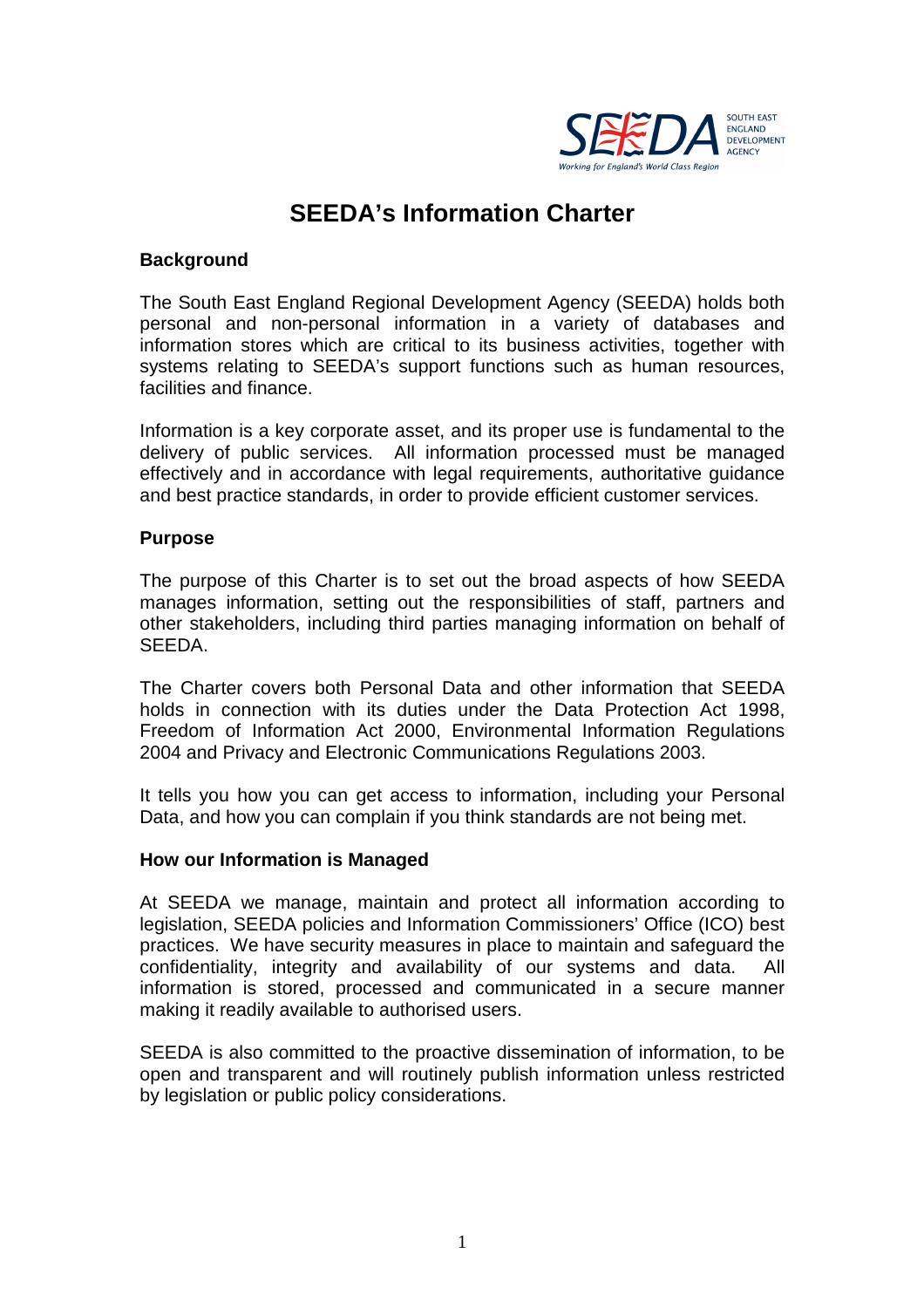# **SEEDA Information Team**

SEEDA has centralised responsibility for the administration of information requests for Personal Data, other information and related complaints within a dedicated Information Team, contact details of which are given at the end of this Charter.

The Information Team is also responsible for the Information Charter which is reviewed annually and updated to take into account of any changes in legislation or our policies.

# **Personal Data**

We know how important it is to protect customers' privacy and to comply with the Data Protection Act. We will safeguard your information and in most circumstances will not disclose Personal Data without consent unless required to do so by law. If we ask customers for Personal Data we will:

- Let them know why we need it, where it is not obvious.
- Only ask for what we need, and not collect excessive or irrelevant information.
- Make sure nobody has access to it who should not.
- Let customers know if we share it with other organisations.
- Only keep it for as long as we need to in accordance with our retention guidelines.

In return, to keep information reliable and up to date, we ask customers to:

- Give us accurate information.
- Tell us as soon as possible of any changes, such as a change of address.

## **Access to Personal Data**

You can find out if we hold any Personal Data about you by making a "Subject Access Request" under the Data Protection Act. If we do hold information about you we will:

- Give you a description of it.
- Tell you why we are holding it.
- Tell you who it could be disclosed to.
- Let you have a copy of the information in an intelligible form.

We handle all information in a manner that respects the rights of individuals and which complies with the requirements of the Data Protection Act. To make a request to the SEEDA for any Personal Data it may hold you need to put the request in writing, either by letter or email, to our Information Team using the contact details below. Before providing any information SEEDA will require confirmation of your identity and may charge a search fee of £10.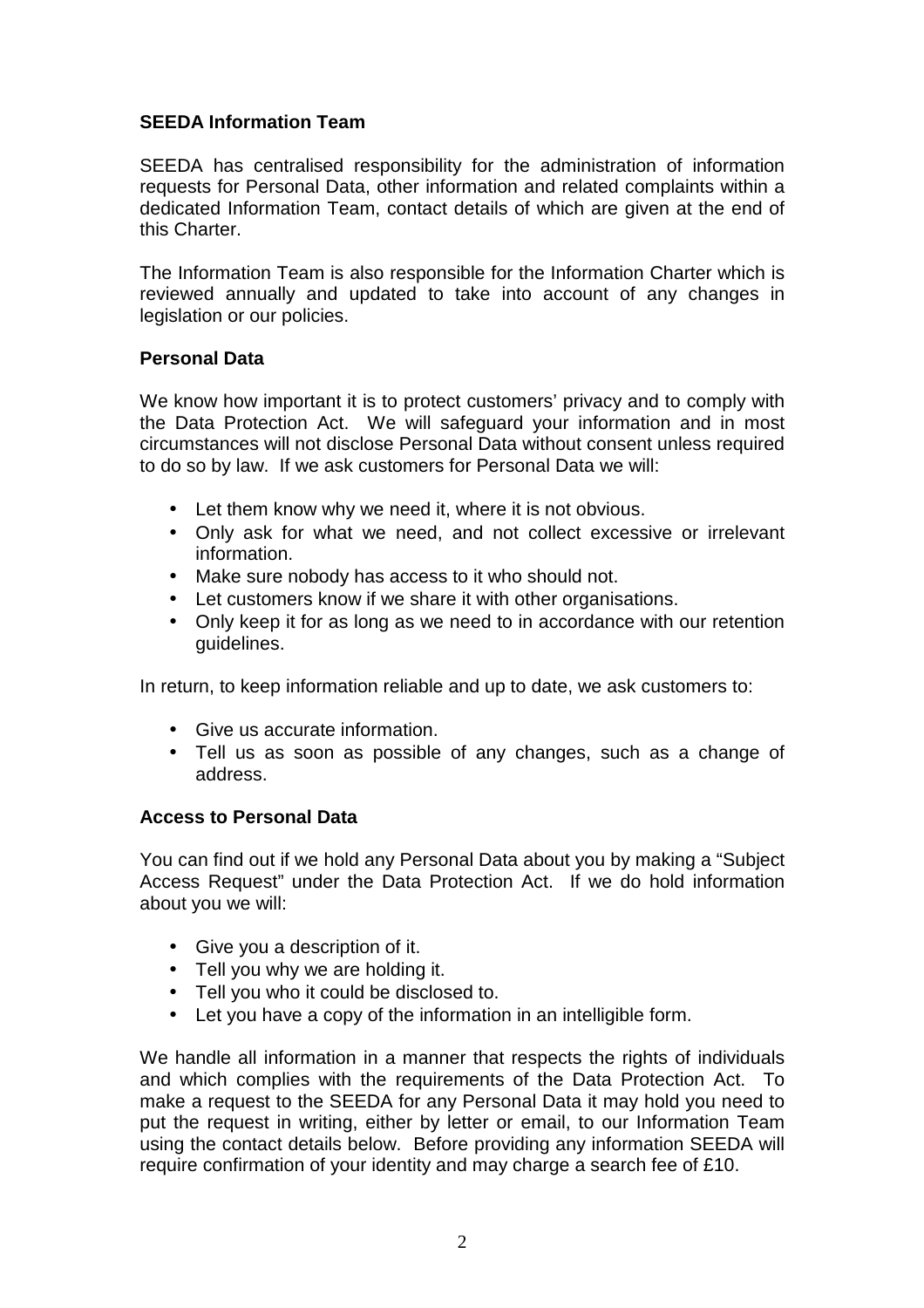If we do hold information about you, which you feel is incorrect, you can ask us to correct it, using the same contact details.

#### **Access to Information**

SEEDA is committed to the proactive dissemination of information, to be open and transparent and will publish information unless restricted by legislation. Like all other public sector organisations SEEDA is required to make the information it holds available unless subject to an exemption.

SEEDA has a Publication Scheme; http://www.seeda.co.uk/about-us/freedomof-information/publication-scheme, which provides an overview of the information that is routinely published.

A request for information, as well as any queries about making a request, can be sent to the Information Team using the contact details below.

## **Legislation – Disclosure of Information**

The Freedom of Information Act and the Data Protection Act have a number of exemptions which must be considered before publication or disclosure. However, we will not withhold information simply because it falls into a relevant exemption. We will assess the impact of disclosure in relation to the requested information and make a decision on a case-by-case basis (except where we have decided that information of that type should be published proactively).

Section 59 of the Data Protection Act also makes it an offence for SEEDA staff to knowingly or recklessly disclose information that has been obtained or provided for the purposes of the Act without lawful authority.

#### **Assurance and Governance**

SEEDA has in place a framework for the leadership, organisational structure, business processes and Executive Board accountability which ensures the organisations achievement of its strategies and objectives. Information security, internal audit and risk management are integral to SEEDA's overall governance activities. Risks to the security and use of SEEDA information are identified and assessed through the Agency's risk management framework and then managed as part of the Agency's system of internal control. The Information Team provides the Chief Executive with an independent opinion on the adequacy and effectiveness of the agency's governance, risk framework and internal controls, including controls over data and information.

## **Responsibilities**

The Executive Director Business Development owns this Charter on behalf of the Executive Board and is responsible for its implementation.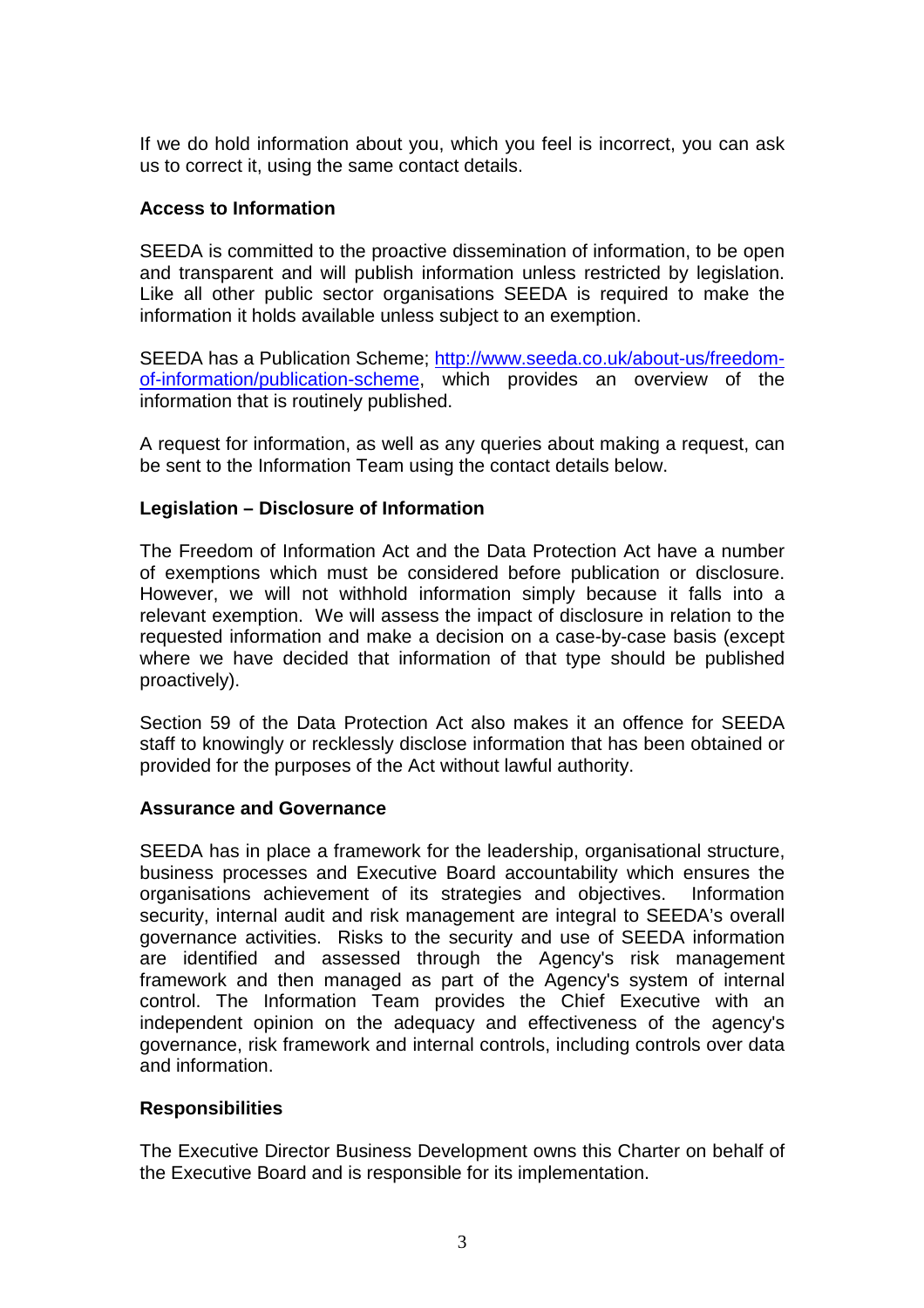The Head of Information will ensure that information security policies and procedures are reviewed and implemented across business functions ensuring ongoing continuous improvement. These policies aim to ensure that the requirements of confidentiality, integrity and availability are maintained at each stage in the information lifecycle. The Head of Information is also responsible for responding to formal requests for personal and non-personal information and for administering the complaints process.

Information Asset Owners actively manage and monitor the whole of the information lifecycle from the creation of documents through to deletion. Directors and Heads of Departments are responsible for ensuring that their staff are compliant with all policies and procedures

All staff and contractors are trained in and are aware of their responsibilities as set out in these policies.

# **Reporting Responsibilities**

As Accounting Officer for SEEDA the Chief Executive is responsible for maintaining sound governance and control arrangements that support the achievement of SEEDA strategies and objectives. These arrangements are audited and reported annually in the Agency's Statement on Internal Control. The Agency also reports on the management of a range of information assets including:

- The Head of Information reports to the Chief Executive and ensures that SEEDA complies with central guidance on information security.
- The Chair of the Audit Committee provides written approval/confirmation (or otherwise) of the Information Team's assessment of the effectiveness of the overall risk policy and controls.
- The National Audit Office (NAO) independently reviews all of SEEDA's financial records and accounting processes.
- Data Protection and Freedom of Information issues are reported to the Information Commissioner's Office.
- Licensing and Crown Copyright issues are reported to the Office of Public Sector Information.

## **Intellectual Property Rights (IPR)**

Intellectual Property Rights (IPR) protect the rights of people who create information which is seen as having value either to the individual or in the commercial world. IPR are regulated by a number of pieces of legislation in the UK and most major countries in the world and includes copyright, patents, database rights, trademarks and designs (both registered and unregistered). In the case of SEEDA, IPR protection is most usually seen in Crown Copyright of the printed work, and in the trademark protection for the agency logo and its use.